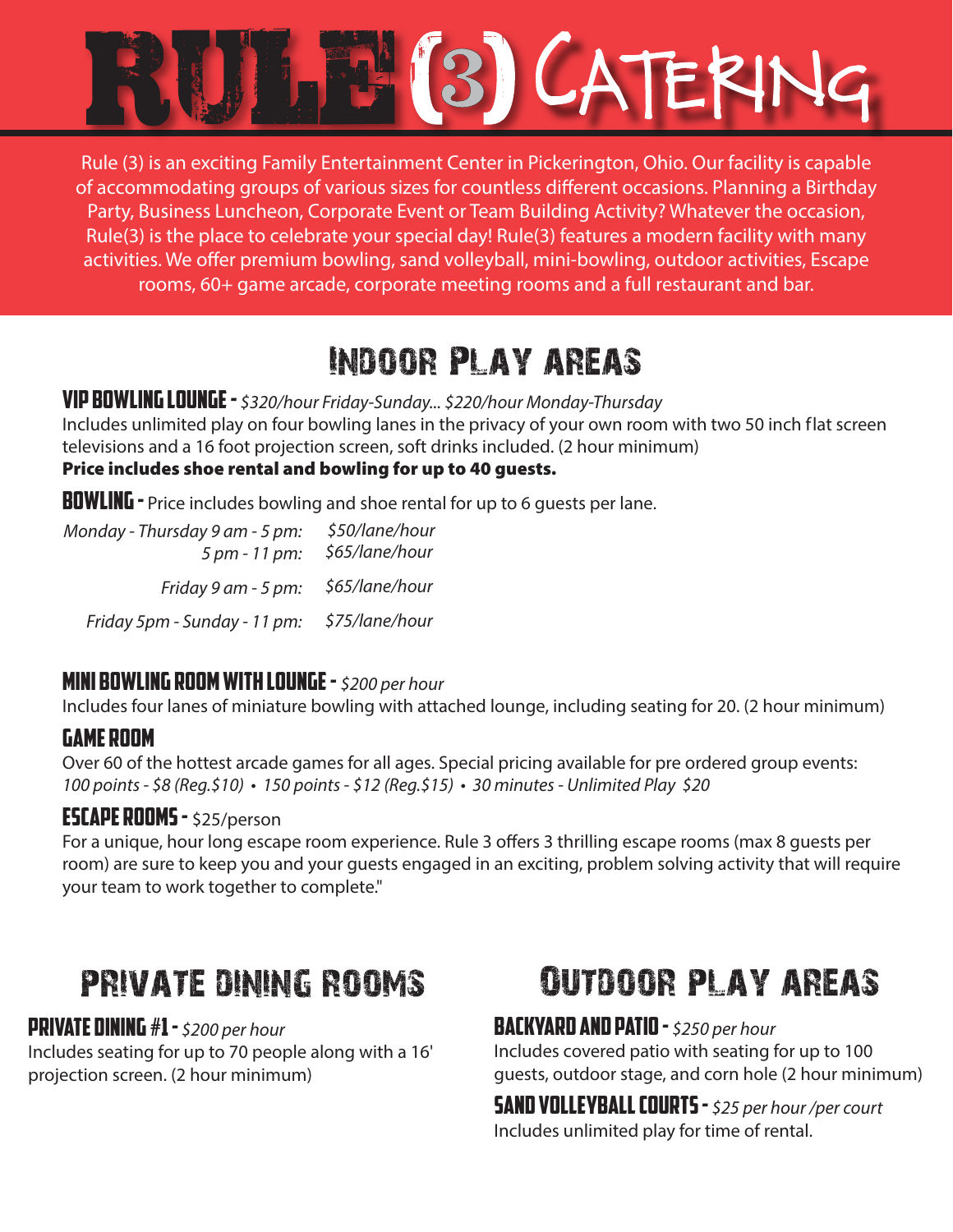# RULE(8) CATERING

Displays - *minimum 20 guests (priced per person)* **Vegetable** - Broccoli, Carrots, Cucumber, Peppers, Celery & Cilantro Ranch - \$3 **Fruit** - Pineapple, Cantaloupe, Honeydew, Grapes and Fresh Berries - \$3 **Domestic Cheese and Cracker** - Cheddar, Pepperjack, Swiss & Gouda \$3 **Shrimp Cocktail** - Tiger Shrimp served with Cocktail Sauce and Fresh Lemons - \$6 **Pretzels, Chips & Dip** - \$2 **Chips & Salsa** - \$2

Pizzas - *feeds 3 - 5 guests* **Large 1 Topping** - \$13

Salami Capicola, Bacon. - \$16

**Supreme** - Housemade Marinara, Provolone, Green Pepper, Banana Pepper, Black Olives, Sausage, Pepperoni, Mushroom, Onion. - \$16 **BBQ Chicken** - Provolone, Cheddar, Caramelized Onions, Scallions, Choice of Sweet or Spicy BBQ Sauce. - \$16 **Buffalo Chicken** - Provolone, Mozzarella, Pepperjack, Red Onions, Celery, Scallions, Housemade Buffalo Sauce.  $516$ **Meaty** - Housemade Marinara, Provolone, Mozzarella, Pepperoni, Sausage, Genoa

A LA CARTE - *minimum 20 (priced per item)*

**Beef Sliders** - with American Cheese and Roasted Garlic Mayo - \$5 **Herb Roasted Chicken** - \$6 **Meatballs** - \$3 **Italian or Club Subs** - \$3.50 **Chicken Parmesan** - \$6 **Grilled Salmon** - \$7 **Macaroni & Cheese** - \$3 **Penne Marinara** - \$3 **French Fries** - \$3 **Green Beans** - \$2 **Mashed Potatoes** - \$3 **Pasta Salad** - \$2.50 **Redskin Potato Salad** - \$1.75 **Roasted Redskins** - \$3 **Garden Salad** - \$2.50 **Beef Lasagna** - \$6 **Veggie Lasagna** - \$4.50

Appetizers - *minimum 30 (priced per item)* **Boneless Wings** - \$2 **Traditional Wings** - \$2.50 **Soft Pretzel Sticks** - \$2 **Spinach Dip** - \$2.50 **Buffalo Chicken Dip** - \$2.50 **Mozzarella Sticks** - \$1.75

Desserts - *minimum 20 (priced per item)* **Cookie Assortment** - \$1.50 **Brownie Bites** - \$1.50 **Chocolate Covered Strawberries** - \$2.50 **Mini Cheesecakes** - \$2.50 **Mini Desserts Assortment** - Cheesecakes, Brownie Bites, Mini Elcairs -\$2

**DRINKS** (priced per person) Unlimited Iced Tea, Lemonade, Coffee, Water and Soda - \$2.50

## BAR OPTIONS

- Open Bar with Running Tab
- Drink Tokens
- Cash Bar

#### **OTHER MENU OPTIONS**

Rule(3) offers a full service kitchen. If there are food items you would like to have at your party and do not see it available on the menu we can quote a price upon request.